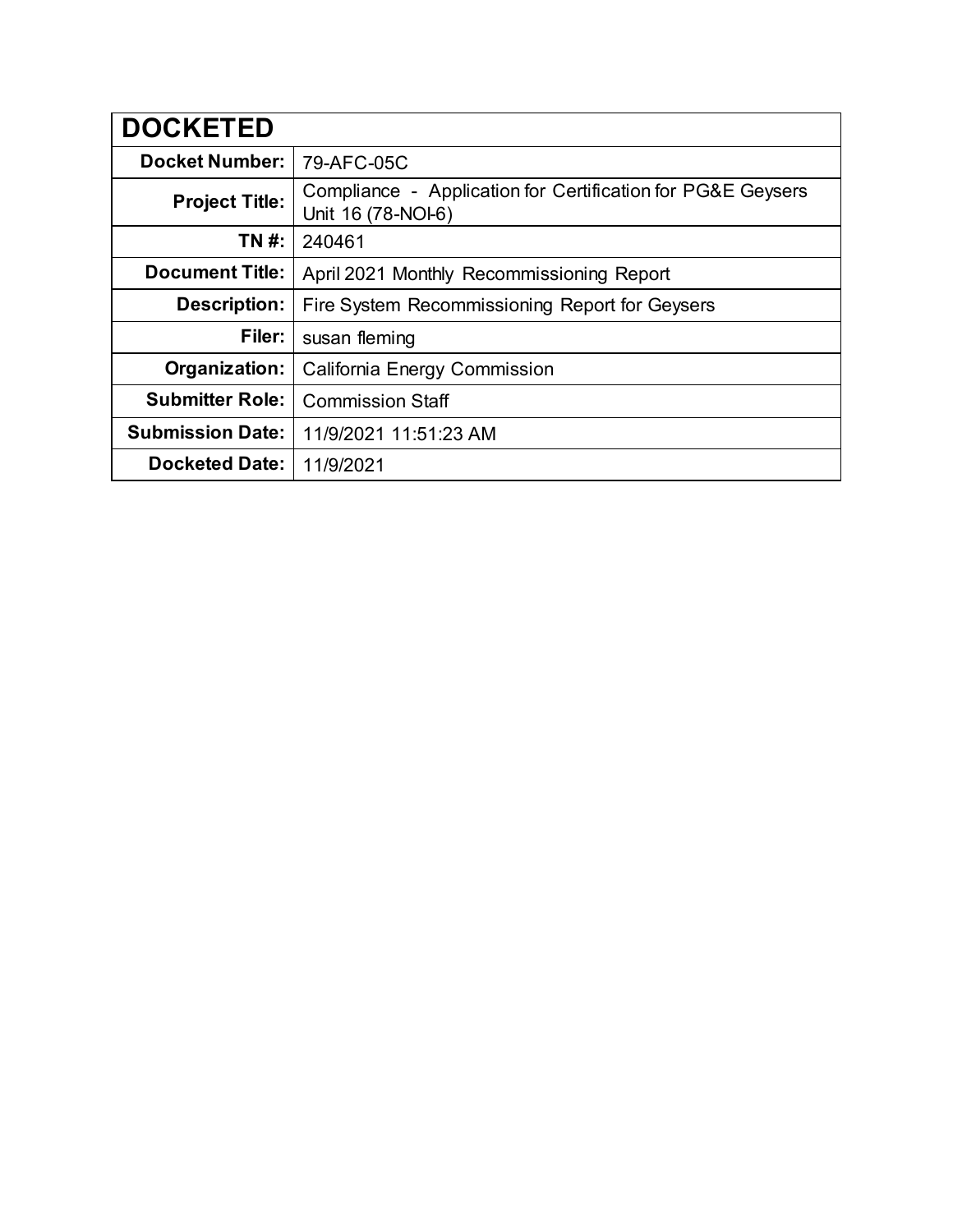

May 10, 2021

### *Submitted Via E-Mail*

Eric Veerkamp Compliance Project Manager Siting, Transmission and Environmental Protection (STEP) Division California Energy Commission 1516 Ninth Street, MS-2000 Sacramento, CA 95814 E-Mail: Eric.Veerkamp@energy.ca.gov

**RE: April 2021 Monthly Recommissioning Report for Geysers Power Company, LLC plants: Geysers Unit 3, Sonoma (80-AFC-01C); Geysers Unit 16, Quicksilver (79- AFC-05C); Geysers Unit 17, Lake View (79-AFC-01C); Geysers Unit 18, Socrates (79-AFC-03C); Geysers Unit 19, Calistoga (81-AFC-01C); and Geysers Unit 20, Grant (82-AFC-01C)** 

Dear Mr. Veerkamp:

Consistent with COM-4, and as part of Geysers Power Company's ("GPC") ongoing efforts to keep the Energy Commission informed of fire system recommissioning at the Geysers, GPC is providing the enclosed report summarizing the April 2021 recommissioning activities at the above listed six geothermal power plants. This monthly report covers recommissioning activities during the April 1-30, 2021 period and provides recommissioning schedule updates. The monthly report is comprised of the body of the report and two confidential appendices.

Please let us know if you have any questions regarding this report.

Sincerely,

 $\sqrt{s}/\sqrt{s}$ 

Chase K. Maxwell E-Mail: [ckm@eslawfirm.com](mailto:ckm@eslawfirm.com)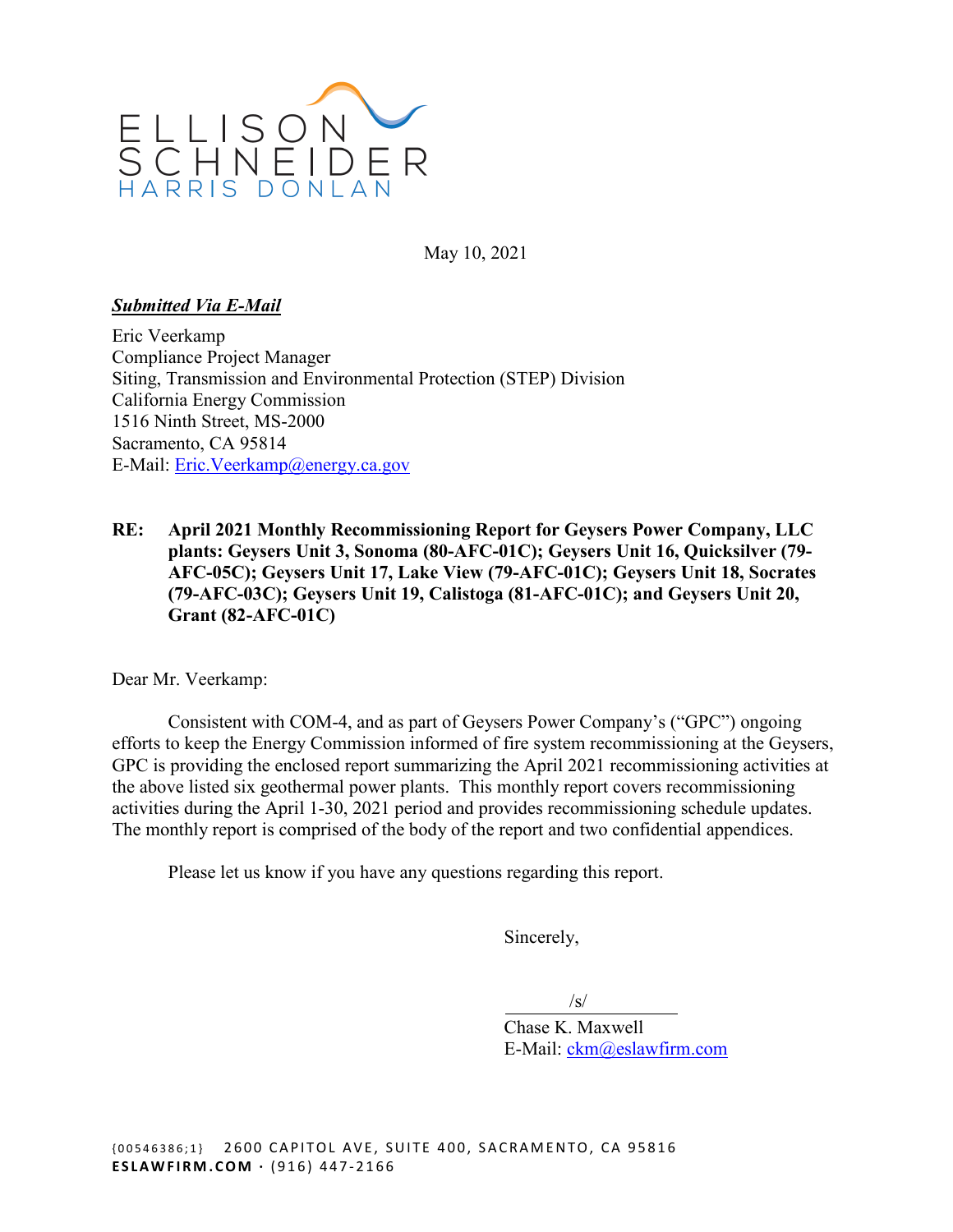# **Geysers Power Company, LLC**

**Unit 3 (80-AFC-01C) Unit 16 (79-AFC-05C) Unit 17 (79-AFC-01C) Unit 18 (79-AFC-03C) Unit 19 (81-AFC-01C) Unit 20 (82-AFC-01C)**

## **Recommissioning Activity Report for March 2021 And Confidential Appendices**

### **Submitted May 10, 2021**

Pursuant to COM-4, and as part of Geysers Power Company's ("GPC") ongoing efforts to keep the Energy Commission informed of fire system recommissioning activities at the Geysers, GPC is providing this report summarizing the recommissioning activities at Sonoma (Unit 3), Quicksilver (Unit 16), Lakeview (Unit 17), Socrates (Unit 18), Calistoga (Unit 19), and Grant (Unit 20), collectively referred to herein as "the Geysers." This report covers recommissioning activities during April 2021 (April 1-30, 2021) and provides recommissioning schedule updates.

#### **1. Fire Protection Project Status**

The Fire Protection Recommissioning project at the Geysers continued in the month of April. The gland seal steam inspections at Units 18 and 20 were completed in April. In addition, the Unit 17 wetting system was inspected. Comments were received from the CEC on the Unit 16 Basis of Design Narrative and Re-Commissioning Plan. The CEC requested that the Re-Commissioning Plan and the Basis of Design Narrative ("BOD") be separated. Accordingly, GHD is working on revising the Unit 16 Re-Commissioning Plan and BOD, which will be submitted in May. GHD is also working on the design details for the deluge system for the Unit 3 turbine bearings to replace the inactive  $CO<sub>2</sub>$  system.

While implementation of some of the projects slowed due to delays in personnel availability resulting from COVID and the imposition of pandemic restrictions, recommissioning activities continue to progress.

#### **Items Completed During the Month**

Items completed in April are discussed in this section, below. Ongoing Maintenance and Construction Activities are discussed in Confidential Appendix A.

Unit 3

• Submitted Q1 ITM reports to CEC.

#### Unit 16

• Submitted Q1 ITM reports to CEC.